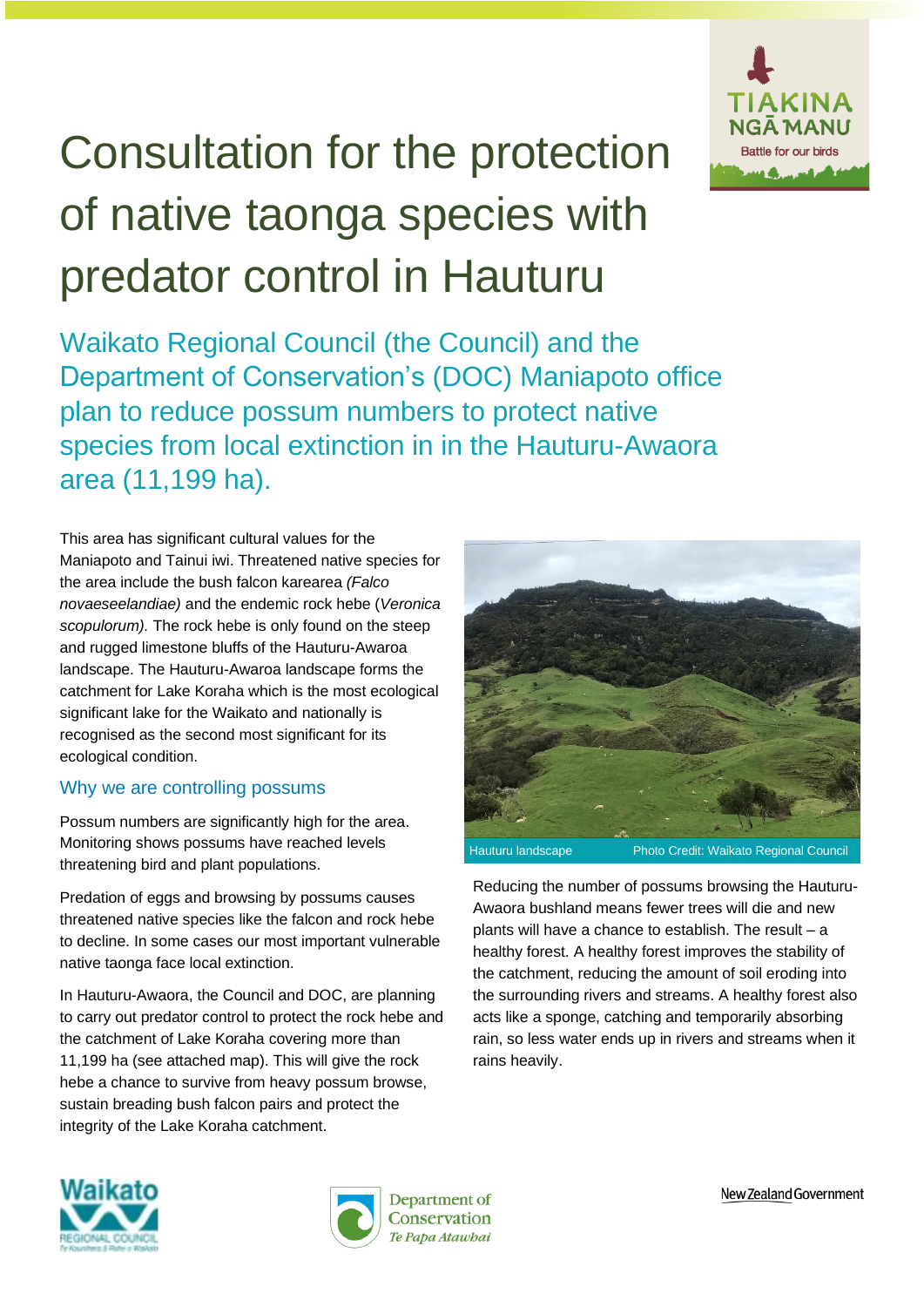

## Predator control works

Massey University's Institute of Natural Resource collected data from 87 falcon nests. They found no adverse impacts caused from 1080 and the falcon population increased, with 71% chicks fledging after three years of predator control.

#### Consultation – Have your say.

Waikato Regional Council is consulting closely with Maniapoto and Tainui iwi, hapū, whānau. We are also consulting with affected landowners, key stakeholders and the community.

The Council is consulting on the effects of this planned predator control operation and would like your views. We are interested in understanding how you consider the proposed operation could impact you.

EcoFX has been assigned by Council to carry out consultation with landowners and other affected parties. EcoFX would like to contact you at a convenient time to discuss the proposed operation; how it affects you, and what we can do to mitigate these effects.

#### How we are planning to protect the area

Cereal pellets containing biodegradable 1080 would be applied aerially over the area. Helicopters with calibrated buckets would distribute bait along pre-determined and monitored flight paths.

With permission from neighbouring landowners the surrounding pasture margins and farmland will receive ground-based control. This will involve cereal pellets in bait stations containing Brodifacoum or Cholecalciferol and Diphacinone along with Potassium cyanide (Feratox pills) and Cholecalciferol (Feracol) in biobags.

#### Use of a range of predator control methods to protect species.

Aerial application of cereal pellets containing 1080 is the most effective control method over large areas. It is the only viable method in remote, rugged terrain. Groundbased methods are effective in smaller more accessible areas, however the number of possums, can overwhelm ground-based control networks. In those areas aerial 1080 may be used to supplement the existing groundbased work. Aerial 1080 operations target possums and rodents. Stoats are also reduced effectively as they eat possums and rodents.

#### Time frame

At this stage, this operation is planned to occur between the 1<sup>st</sup> of April and 30<sup>th</sup> July 2021. The operation is weather dependent, and you will be kept informed for specific dates.



Flowering rock Hebe. Photo Credit: Bruce D. Clarkson

## **Planning**

The Council and DOC engage and work closely with iwi and hapū for all predator control operations. The Council and EcoFX will also consult with key stakeholders, affected landowners and affected communities.

Following the feedback from this consultation, decisions will be made on what changes are practical to the operational plan to mitigate the effects of the operation on you.

A notification fact sheet will be distributed closer to the time to confirm any changes to the boundary plan and a more precise timeframe.

Also, EcoFX will contact all neighbours, place a notice in the Waitomo News and Waikato Times newspapers. Warning signs will be installed at entrances to public

Waikato Regional Council 160 Ward Street Private Bag 3038 Waikato Mail Centre Hamilton 3204

November 2021 Phone: (07) 859 0999 Email: ppca@waikatoregion.govt.nz https://www.waikatoregion.govt.nz/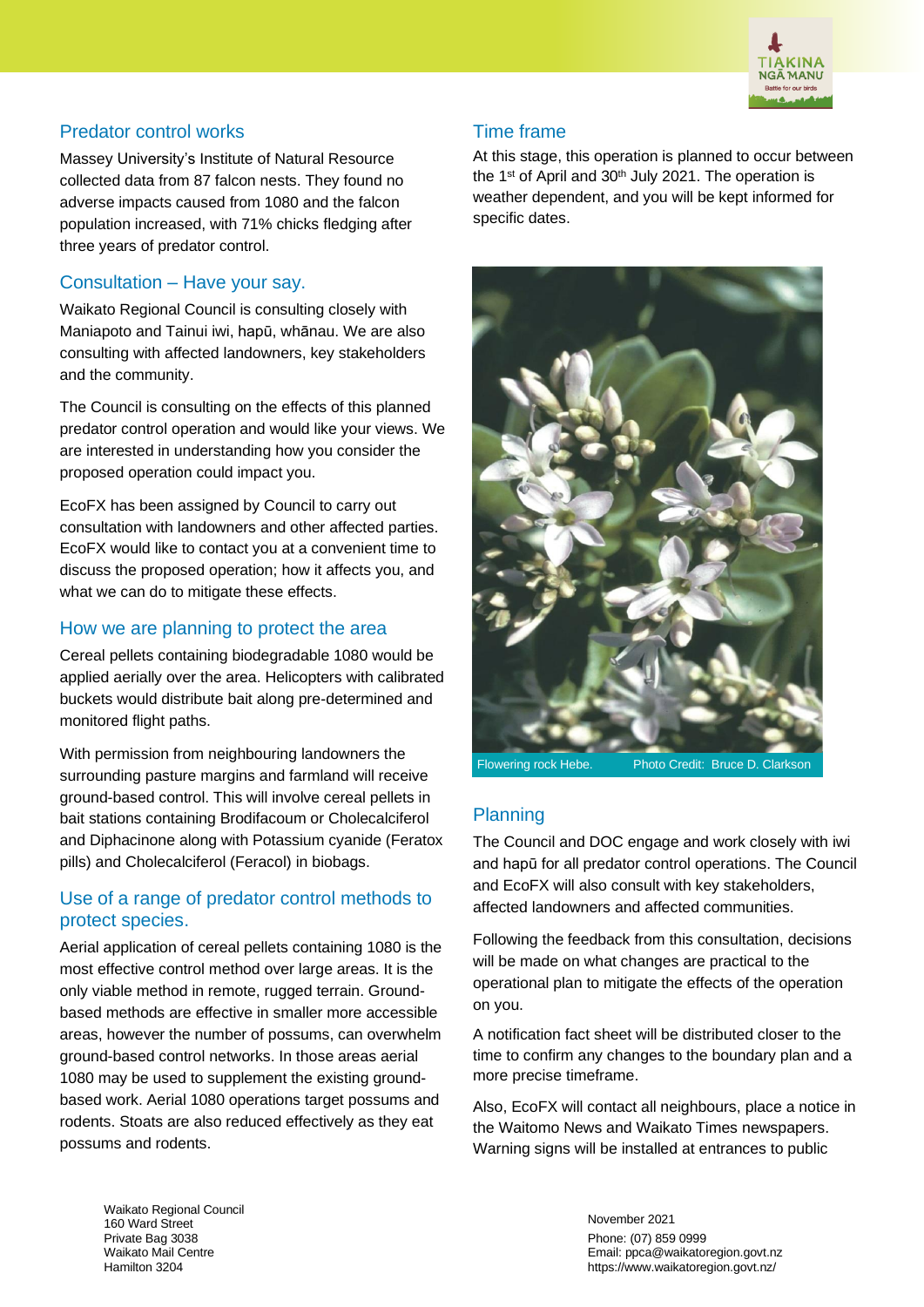

conservation land and private land immediately prior to the operation starting.

The Council will contact iwi, landowners and stakeholders after the operation to inform them that the operation has been completed and provide details of reduction of predator numbers. Whenever possible, Council will also update iwi, affected landowners, stakeholders and the local community about the conservation outcomes for the area resulting from this predator control.

Use of 1080 requires permission from the local Public Health Unit.

DOC assesses vertebrate predator control operations that use a toxin on behalf of the Environmental Protection Agency (EPA) on PCL. Council is running the operation and will follow all procedures approved by the EPA. These regulations ensure the toxin is applied safely to safeguard the public and the environment.

# Key Facts: What you need to know.

1080 is a manufactured, biodegradable toxin. Its active ingredient, fluoroacetate is a salt occurring naturally in poisonous plants in Australia, Africa and Brazil. It does not accumulate. It is broken down naturally by microorganisms, fungi and plants into harmless compounds and does not leave permanent residues in soil, water, plants or animals.

The Council complies with all relevant regulations and takes a precautionary approach to the aerial application of biodegradable 1080.

All operations begin with an aerial pre-feed of non-toxic bait to prime possums/rodents to eat the toxic bait that will be applied afterwards.

- The toxic cereal pellets contain 0.15% of 1080. They are about 2 cm long, cylindrical and dyed green.
- Non-toxic pre-feed cereal pellets are about 2 cm long, cylindrical and sandy coloured (not dyed).

# Managing risk

1080 is poisonous to humans, domestic and game animals. Dogs are highly susceptible. In areas where the toxin has been applied, the risk to dogs will remain until poisoned carcasses have disintegrated, which can be more than six months.

These risks can be eliminated by following these rules:

**DO NOT** touch bait

**WATCH** children at all times

**DO NOT EAT** animals from this area

Toxic baits and carcasses are **DEADLY to DOGS**

Observe these rules whenever you see warning signs about pesticides. These warning signs indicate pesticide residues may be still present in baits and animals. When signs are removed this means you can resume normal activities in the area.

#### For more information

#### **Project Manager (Biosecurity)**

#### **Waikato Regional Council**

160 Ward Street Private Bag 3038 Waikato Mail Centre Hamilton 3204 November 2021 Phone: (07) 859 0999 Email: ppca@waikatoregion.govt.nz **<https://www.waikatoregion.govt.nz/>**

**Operational Controller (Aerial)** 

**EcoFX Ltd,**  32 Huiaputea Drive PO Box 248 Otorohanga 3900 Email: admin@ecofx.co.nz Phone:(07) 873 8130 **[www.ecofx.co.nz](http://www.ecofx.co.nz/)**

#### **Department of Conservation, Te Kuiti Office**

78 Taupiri Street, Te Kuiti, Ph: 07 8781050 Email: tekuiti@doc.govt.nz